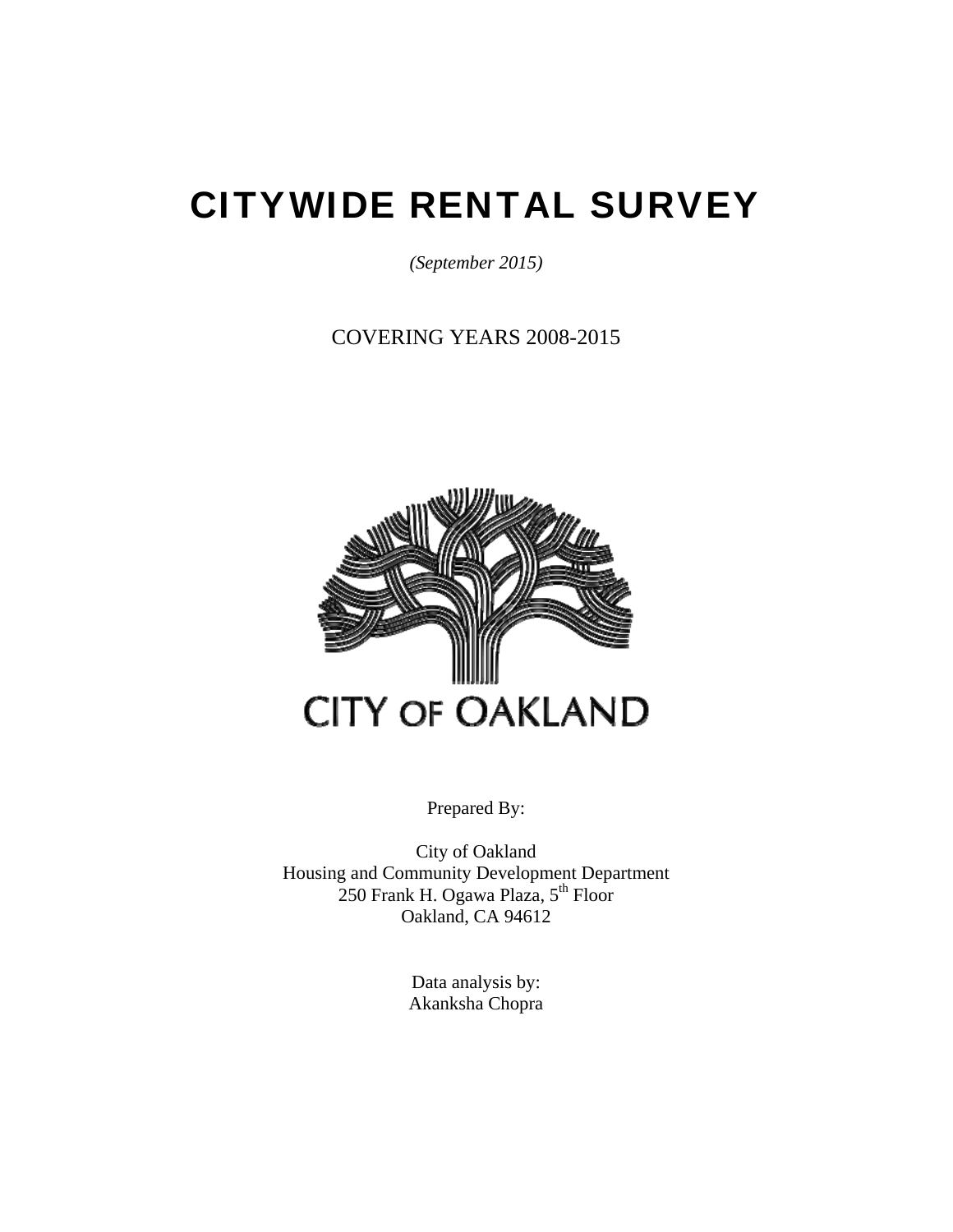## CITY OF OAKLAND 2015 RENTAL SURVEY

#### *METHODOLOGY*

Data for the Rental Survey is compiled every year on July  $15<sup>th</sup>$  from listings of vacant apartment units advertised on www.craigslist.org. Data is presented by number of bedrooms and geographic area within Oakland. The geographic areas include: Downtown, East Oakland, Oakland Hills/Mills, Lake Merritt/Grand, North Oakland/Temescal, Piedmont/Montclair, Rockridge and West Oakland.

We use median rent as the statistic to describe rental rates, which is common in housing market studies. If a category of unit sizes or a geographic area has four or fewer listings, we do not calculate a median and indicate the lack of listings with "N/A" (not available). Data is collected for all available unit sizes but the rental survey analysis only covers studio through 3 bedroom units.

#### *FINDINGS*

The survey does not measure rent increases experienced by existing tenants who do not move, many of whom are covered by Oakland's Residential Rent Arbitration Ordinance. It does provide a measure of typical rents faced by tenants seeking to rent a unit on the private market.

#### Median Rents

In 2015, the overall Citywide median rental data experienced a steep rise. The only exception were the one-bedrooms that remained relatively flat. Median rental rates for two-bedroom units experienced the steepest rise, closely followed by the studio units. Three-bedroom units also experienced a substantial increase in their median rental rates. This observed trend is a continuation of overall sharp increase in median rent observed for the year 2014.

Citywide data on rents hide some variation among neighborhoods:

- For studios, the Citywide median rent increased by 35%, as their overall supply fell by 37% from the year 2014. The three neighborhoods of East Oakland, Lake Merritt/Grand and North Oakland/Temescal showed dramatic increase in median rents with 37%, 28% and 38% rises respectively. The supply registered in the remaining neighborhoods of Downtown, Hills/Mills, Piedmont/Montclair, Rockridge and West Oakland was not sufficient to analyze rental cost changes though is an indicator of a very tight studio rental supply in these neighborhoods.
- For one-bedroom units, the median rent showed a slight increase of 2% Citywide over 2014, while their supply increased by 13%. West Oakland and East Oakland experienced 30% rent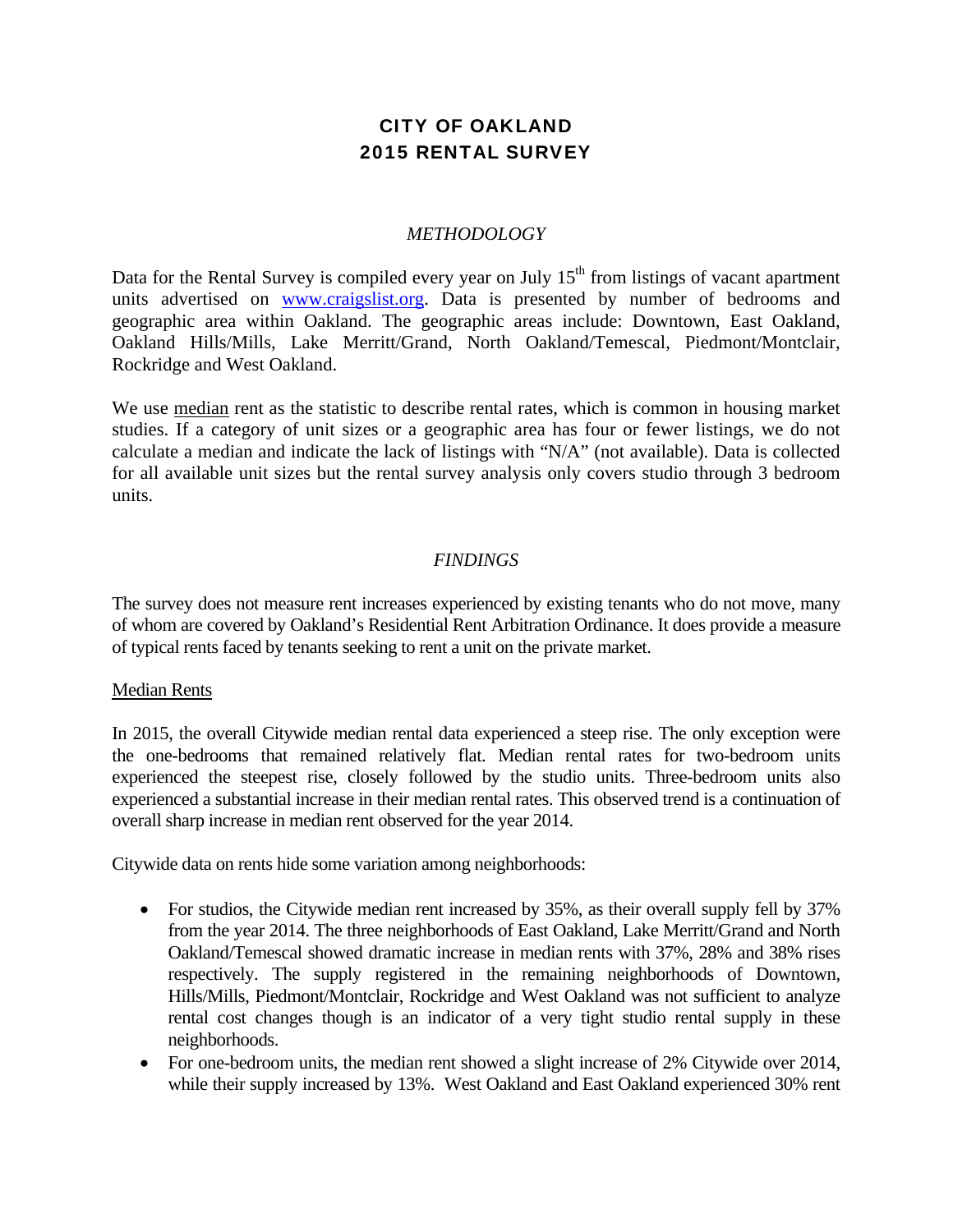increases. All other areas of the city experienced a single digit percentage increase over 2014 rents except for the North Oakland/Temescal neighborhood that saw a 4% decrease in rents.

- For two-bedroom units, median rent had a sharp increase of 40% citywide, while their supply fell by 7%. The two neighborhoods of Hills/Mills and Piedmont/Montclair registered a dramatic increase in rents, with 54% and 46% respectively. Many other neighborhoods also experienced significant increases with East Oakland at 28%, Rockridge at 19%, Lake Merritt/Grand at 11%, and Temescal/North Oakland at 9%. Downtown had a slight increase of 2% in median rents.
- For three-bedroom units, the median rent increased 19% citywide, while their supply fell by 7%. The distribution of percentage-changes varied drastically with five of the neighborhoods experiencing significant increases and three registering a decline or negligible supply. Neighborhoods that had appreciation in rental price include East Oakland (36%), North Oakland/Temescal (30%), Piedmont/Montclair (32%), West Oakland (24%) and Rockridge (22%). Lake Merritt/Grand experienced a 8% decline followed by Hills/Mills with a 3% decline.

|      |                | <b>Studio</b>            |                | 1 Bedroom        | 2 Bedroom      |                  | 3 Bedroom   |                  |
|------|----------------|--------------------------|----------------|------------------|----------------|------------------|-------------|------------------|
| year | Median<br>Rent | 1-year<br>Change         | Median<br>Rent | 1-year<br>Change | Median<br>Rent | l-year<br>Change | Median Rent | 1-year<br>Change |
| 2008 | \$800          | $\overline{\phantom{a}}$ | \$1,150        |                  | \$1,500        |                  | \$1,968     |                  |
| 2009 | \$825          | 3%                       | \$1,030        | $-10%$           | \$1,425        | $-5\%$           | \$1,750     | $-11\%$          |
| 2010 | \$795          | $-4%$                    | \$1,050        | 2%               | \$1,395        | $-2\%$           | \$1,725     | $-1\%$           |
| 2011 | \$850          | 7%                       | \$1,025        | $-2\%$           | \$1,350        | $-3%$            | \$1,798     | 4%               |
| 2012 | \$850          | 0%                       | \$1.095        | 7%               | \$1,395        | 3%               | \$1,750     | $-3%$            |
| 2014 | \$1,094        | 29%                      | \$1,895        | 73%              | \$2,100        | 51%              | \$2,500     | 43%              |
| 2015 | \$1,475        | 35%                      | \$1.929        | 2%               | \$2,950        | 40%              | \$2,975     | 19%              |

**Table 1: Median Monthly Asking Rents for Available Apartments, 2008-2015** 

## Affordability

Oakland's market rate rents are well above what is affordable to the typical Oakland renter. Housing is generally considered to be affordable when gross rents (rent plus utilities paid by the tenant) do not exceed 30 percent of a tenant's household income. According to the 2000 Census, the median household income for renters was \$29,278. In other words, half of all Oakland renter households have incomes less than \$30,000. This would allow them to pay no more than \$750 in gross rents, or roughly \$700 to \$725 plus utilities. These levels are well below the median rent for available apartments in Oakland.

Another way of looking at this is to compare current rent levels to what is affordable to households earning the City's Minimum Wage (\$12.25/hour), the California minimum wage (\$9.00/hour) or the Federal minimum wage (\$7.25/hour). Table 2 shows the numbers of hours a person would have to work, per week, in order to afford a market-rate unit. The table does not include an adjustment for tenant-paid utility costs, and the number of hours of work required would be higher if this factor were included.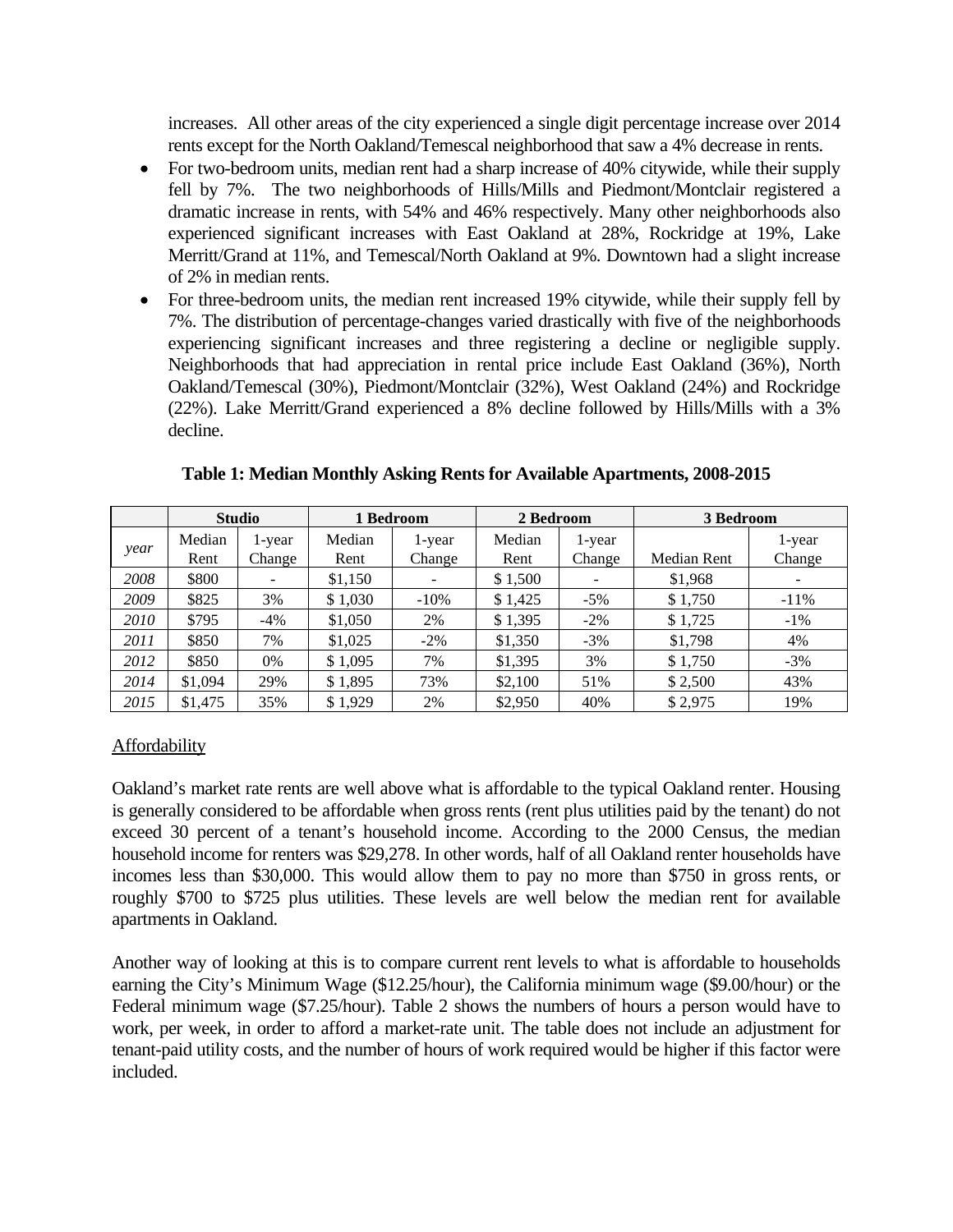| <b>Wage Rate</b>   | <b>Oakland Minimum</b><br>Wage (\$12.25) |          |         | <b>CA State Minimum</b><br>Wage (\$9.00) |          | <b>Federal Minimum Wage</b><br>$(\$7.25)$ |
|--------------------|------------------------------------------|----------|---------|------------------------------------------|----------|-------------------------------------------|
| Unit Size          | BR apt                                   | 2 BR apt | BR apt  | 2 BR apt                                 | 1 BR apt | 2 BR apt                                  |
| Market Median Rent | \$1,929                                  | \$2,950  | \$1.929 | \$2,950                                  | \$1,929  | \$2,950                                   |
| l wage-earner      | 121                                      | 185      | 165     | 252                                      | 205      | 313                                       |
| 2 wage-earners     | 61                                       | 93       | 82      | 126                                      | 102      | 156                                       |

|  | Table 2: Weekly Hours of Work Required to Afford a Market-Priced Rental Unit in 2015* |  |
|--|---------------------------------------------------------------------------------------|--|
|  |                                                                                       |  |

\*Annual earnings for full-time workers at these rates would be as follows:

*Oakland Minimum wage*: one wage-earner: \$25,480, two wage-earners: \$50,960 *CA Minimum wage*: one wage-earner: \$18,720, two wage-earners: \$37,440

*Federal Minimum wage*: one wage-earner: \$15,080, two wage-earners: \$30,160

It should be noted that in all cases, with either one wage-earner or two, it would require working more than 40 hours per week to afford the median rent.

### Availability of Units

After large increases in the number of studio, one-, two- and three-bedroom units listed from 2008 to 2009, the number of listings for available units continue to decline from 2010 through 2015. This decline has been significant: in 2009 there were a total of 1,830 units listed whereas in 2014 there were only 495 units listed in craigslist. In 2015, there was only a slight decline of 2% in unit listings.

|      |       |               |       |           |       |           |       |               |       | Total 0-3      |
|------|-------|---------------|-------|-----------|-------|-----------|-------|---------------|-------|----------------|
|      |       | <b>Studio</b> |       | 1 Bedroom |       | 2 Bedroom |       | 3 Bedroom     |       | <b>Bedroom</b> |
|      |       | %             |       | %         |       | $\%$      |       | $\frac{0}{0}$ |       | $\%$           |
|      | Count | Change        | Count | Change    | Count | Change    | Count | Change        | Count | Change         |
| 2008 | 121   | N/A           | 381   | N/A       | 350   | N/A       | 154   | N/A           | 1006  |                |
| 2009 | 261   | 116%          | 742   | 95%       | 578   | 65%       | 249   | 62%           | 1830  | 82%            |
| 2010 | 168   | $-36\%$       | 728   | $-2\%$    | 555   | $-4%$     | 190   | $-24%$        | 1641  | $-10%$         |
| 2011 | 165   | $-2\%$        | 466   | $-36\%$   | 421   | $-24%$    | 198   | 4%            | 1250  | $-24%$         |
| 2012 | 89    | $-46%$        | 244   | $-48%$    | 372   | $-12%$    | 159   | $-20%$        | 864   | $-31%$         |
| 2014 | 48    | $-46%$        | 193   | $-21\%$   | 169   | $-55\%$   | 85    | $-47%$        | 495   | $-43%$         |
| 2015 | 37    | $-23%$        | 214   | 11%       | 153   | $-9\%$    | 79    | $-7%$         | 483   | $-2\%$         |

**Table 3: Number of Listings for Rental Units, 2008-2015** 

The citywide decrease in number of listings hides variation across neighborhoods. With the year 2015 decelerating the decline rate, many neighborhoods experienced dramatic increases in supply of rental units. The only exception to this trend was East Oakland and Lake Merritt that saw a 41% and 8% decline respectively from 2014. The remaining neighborhoods registered significant increases within the range of 21 – 41%, with North Oakland/Temescal experiencing the highest percentage increase.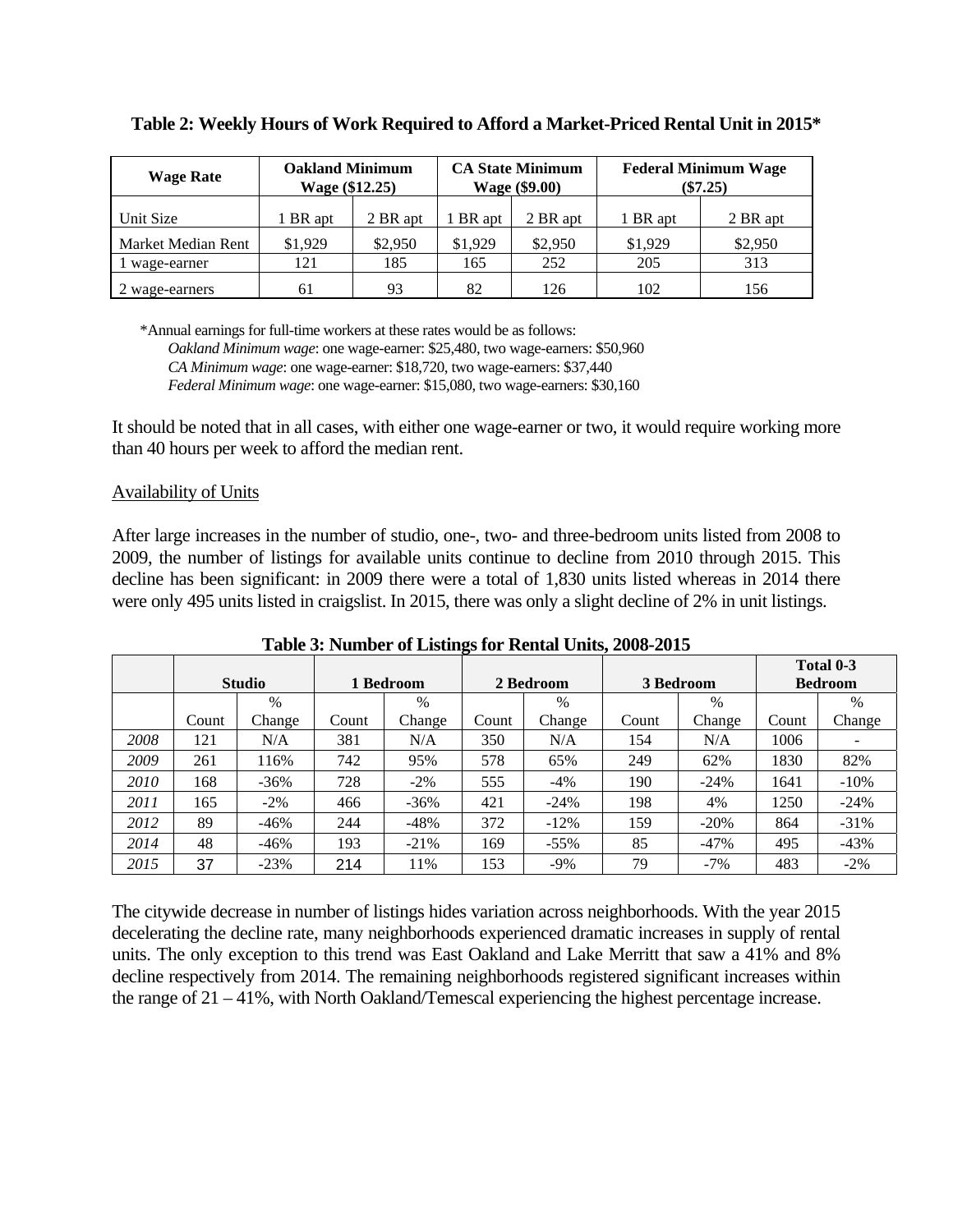#### **2015 CITYWIDE AVERAGES**

|                                            | Count:<br>studio-<br>3bdrm | Count:<br>4 <sub>b</sub> drm |
|--------------------------------------------|----------------------------|------------------------------|
| <b>TOTAL CRAIGSLIST</b><br><b>LISTINGS</b> | 483                        | 26                           |

|                                |       | <b>Studio</b> |             |          |       | 1 Bedroom |                  |        |       | 2 Bedroom |                  |        |       |        | 3 Bedroom        |        |       |        | 4 Bedroom        |          |
|--------------------------------|-------|---------------|-------------|----------|-------|-----------|------------------|--------|-------|-----------|------------------|--------|-------|--------|------------------|--------|-------|--------|------------------|----------|
|                                |       |               |             |          |       |           |                  |        |       |           |                  |        |       |        |                  |        |       |        |                  |          |
|                                |       | %             | Median      |          |       |           | Median           | $\%$   |       |           | Median           | %      |       |        | Median           | $\%$   |       | $\%$   | Median           |          |
|                                | Count | Change        | Rent        | % Change | Count | % Change  | Rent             | Change | Count | Change    | Rent             | Change | Count | Change | Rent             | Change | Count | Change | Rent             | % Change |
| <b>Estimated Citywide 2002</b> |       |               | \$790       | $-5%$    |       |           | \$990            | $-12%$ |       |           | \$1,373          | $-6\%$ |       |        | \$1,600          |        |       |        |                  |          |
| <b>Estimated Citywide 2003</b> |       |               | \$741       | $-6\%$   |       |           | \$934            | $-6%$  |       |           | \$1.251          | $-9%$  |       |        | \$1,800          | 13%    |       |        |                  |          |
| <b>Estimated Citywide 2004</b> |       |               | \$747       | 1%       |       |           | \$896            | $-4%$  |       |           | \$1,219          | $-3%$  |       |        | \$1,693          | $-6%$  |       |        |                  |          |
|                                |       |               |             |          |       |           |                  |        |       |           |                  |        |       |        |                  |        |       |        |                  |          |
| <b>Estimated Citywide 2008</b> | 121   | N/A           | 800<br>- \$ | N/A      | 381   |           | $N/A$ \$ 1.150   | N/A    | 350   |           | $N/A$ \$1.500    | N/A    | 154   |        | N/A \$1.968      | N/A    | 43    |        | $N/A$ \$ 2.600   | N/A      |
| <b>Estimated Citywide 2009</b> | 261   | 116%          | 825<br>-85  | 3%       | 742   |           | 95% \$1,030      | $-10%$ | 578   |           | 65% \$1.425      | $-5%$  | 249   |        | 62\% \$1,750     | $-11%$ | 79    |        | 84% \$ 2.950     | 13%      |
| Estimated Citywide 2010        | 168   | $-36%$        | 795<br>-S.  | $-4%$    | 728   |           | $-2\%$ \$1.050   | 2%     | 555   |           | $-4\%$ \$1.395   | $-2\%$ | 190   |        | $-24\%$ \$1.725  | $-1%$  | 53    |        | $-33\%$ \$ 2.500 | $-15%$   |
| <b>Estimated Citywide 2011</b> | 165   | $-2\%$        | 850<br>- 85 | 7%       | 466   | $-36%$    | \$1,025          | $-2\%$ | 421   |           | $-24\%$ \$1.350  | $-3%$  | 198   |        | 4% \$1,798       | 4%     | 50    |        | $-6\%$ \$ 2,375  | $-5%$    |
| <b>Estimated Citywide 2012</b> | 89    | $-46%$        | 850<br>-8   | 0%       | 244   | $-48%$    | \$1.095          | 7%     | 372   | $-12%$    | \$1.395          | 3%     | 159   |        | $-20\%$ \$1.750  | $-3%$  | 36    | $-28%$ | \$2,200          | $-7%$    |
| <b>Estimated Citywide 2014</b> | 48    | $-46%$        | \$1,094     | 29%      | 193   |           | $-21\%$ \$ 1,895 | 73%    | 169   |           | $-55\%$ \$ 2.100 | 51%    | 85    |        | $-47\%$ \$ 2.500 | 43%    | 23    |        | $-36\%$ \$ 3,975 | 81%      |
| <b>Estimated Citywide 2015</b> | 37    | $-23%$        | \$1.475     | 35%      | 214   | 11%       | \$1.929          | 2%     | 153   |           | $-9\%$ \$ 2,950  | 40%    | 79    |        | $-7\%$ \$ 2,975  | 19%    | 26    |        | 13% \$ 5,000     | 26%      |

|                            | Oakland<br>Minimum<br>Wage | CA State<br>Minimum | Federal<br>Minimum |
|----------------------------|----------------------------|---------------------|--------------------|
| 2015 Wages                 | \$12.25                    | \$9.00              | \$7.25             |
| Annual earnings, 1 worker  | \$25,480                   | \$18,720            | \$15,080           |
| Annual earnings, 2 workers | \$50,960                   | \$37,440            | \$30,160           |

| 2015 Wages & Median          | <b>Oakland Minimum</b> |           |          | <b>CA State Minimum</b> |          | <b>Federal Minimum</b> |
|------------------------------|------------------------|-----------|----------|-------------------------|----------|------------------------|
| <b>Rents</b>                 | \$12.25                |           |          | \$9.00                  |          | \$7.25                 |
|                              |                        |           |          |                         |          |                        |
| Unit Size                    | 1 BR apt               | 2 BR apt  | 1 BR apt | 2 BR apt                | 1 BR apt | 2 BR apt               |
| <b>HUD Fair Market Rents</b> | \$1,260                | \$1,585   | \$1,260  | \$1,585                 | \$1,260  | \$1,585                |
| Market Median Rent           | \$1,929                | \$2,950   | \$1,929  | \$2,950                 | \$1,929  | \$2,950                |
| Yearly Income Required       | \$77,160               | \$118,000 | \$77,160 | \$118,000               | \$77,160 | \$118,000              |
| Weekly Income Required       | \$1,484                | \$2,269   | \$1,484  | \$2,269                 | \$1,484  | \$2,269                |
| hours required, 1 wage-      |                        |           |          |                         |          |                        |
| earner                       | 121                    | 185       | 165      | 252                     | 205      | 313                    |
| hours required, 2 wage-      |                        |           |          |                         |          |                        |
| earners                      | 61                     | 93        | 82       | 126                     | 102      | 156                    |

|      |          | <b>Montclarion</b> |          | <b>Oakland Tribune</b> |          | <b>Homefinders</b> | Craigslist |        |
|------|----------|--------------------|----------|------------------------|----------|--------------------|------------|--------|
|      | $#$ of   | %                  | # of     |                        | $#$ of   |                    | $#$ of     | $\%$   |
|      | Listings | Change             | Listings | % Change               | Listings | % Change           | Listings   | Change |
| 1999 | 72       | 26%                | 29       | $-37%$                 | 110      | $-12%$             | N/A        | N/A    |
| 2000 | 30       | $-58%$             | 8        | $-72%$                 | 140      | 27%                | N/A        | N/A    |
| 2001 | 73       | 143%               | 13       | 63%                    | 164      | 17%                | N/A        | N/A    |
| 2002 | 74       | 1%                 | 47       | 262%                   | 242      | 48%                | N/A        | N/A    |
| 2003 | 71       | $-4%$              | 74       | 57%                    | 451      | 86%                | 1,021      | N/A    |
| 2004 | 47       | $-34%$             | 79       | 7%                     | 595      | 32%                | 1.194      | 17%    |
| 2008 |          |                    |          |                        |          |                    | 1.006      | $-16%$ |
| 2009 |          |                    |          |                        |          |                    | 1,830      | 82%    |
| 2010 |          |                    |          |                        |          |                    | 1.641      | $-10%$ |
| 2011 |          |                    |          |                        |          |                    | 1,250      | $-24%$ |
| 2012 |          |                    |          |                        |          |                    | 864        | $-31%$ |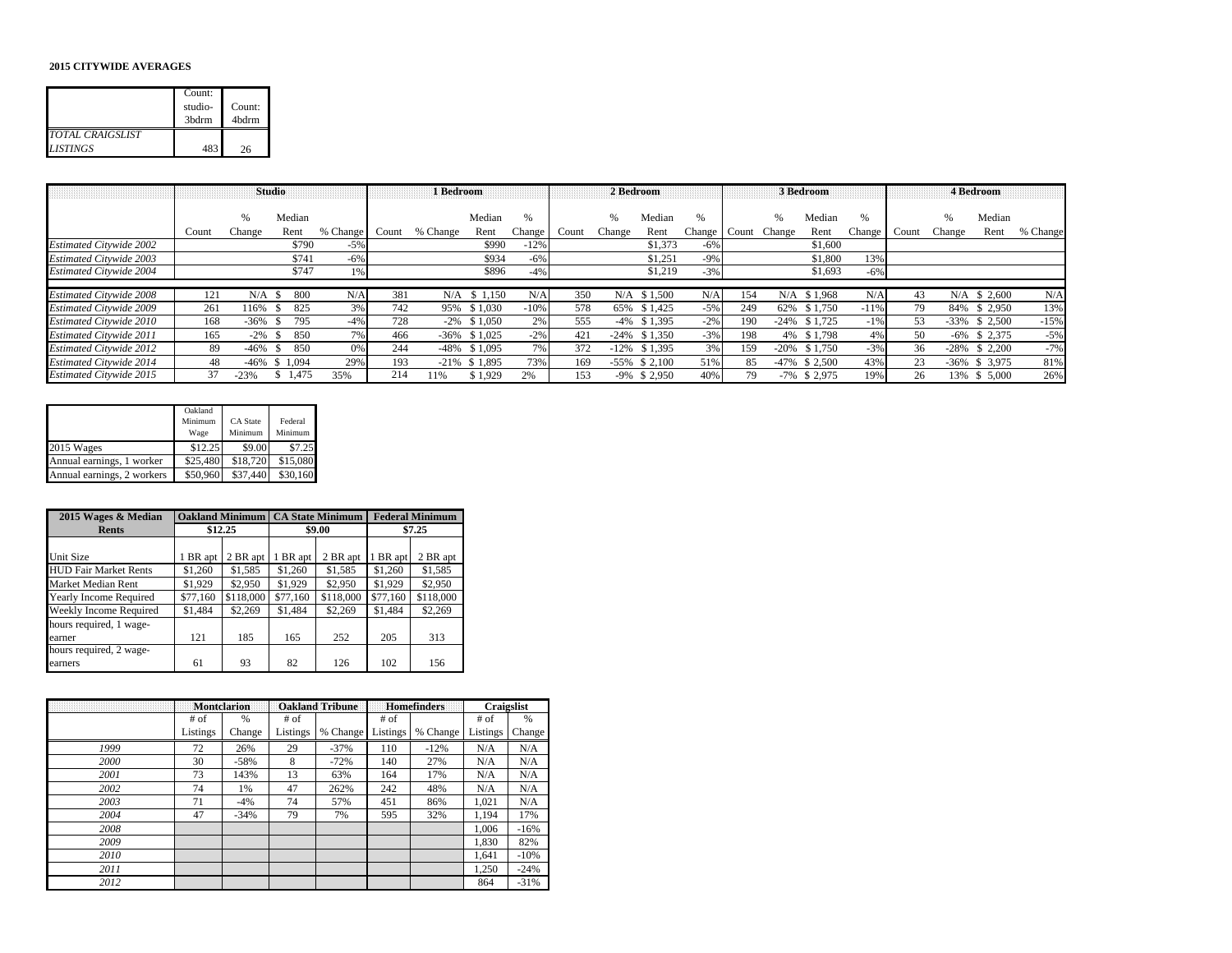#### **RENTS BY UNIT TYPE AND AREA**

 $\overline{\phantom{0}}$ 

| 2015           |     |          |              |     |             |     |               |    | North                |     |            |     |           |     |              |             |          |                                        |             |
|----------------|-----|----------|--------------|-----|-------------|-----|---------------|----|----------------------|-----|------------|-----|-----------|-----|--------------|-------------|----------|----------------------------------------|-------------|
|                |     |          |              |     |             |     | Lake          |    | Oakland/             |     | Piedmont/M |     |           |     | West         | Citywide    | Citywide | % Change                               | FY 2015     |
|                |     | Downtown | East Oakland |     | Hills/Mills |     | Merritt/Grand |    | <sup>r</sup> emescal |     | ontclair   |     | Rockridge |     | Oakland      |             |          | Median 2015 Median 2014   2014 to 2015 | <b>FMRs</b> |
| <b>Studios</b> | N/A |          | 1.223        | N/A |             |     | .500          | S  | .600                 | N/A |            | N/A |           | N/A |              | \$<br>1,475 | ,094     | $35\%$ \$                              | 1,039       |
|                |     |          |              |     |             |     |               |    |                      |     |            |     |           |     |              |             |          |                                        |             |
| Ones           |     | 2.530    | .298         |     | .500        |     | .995          | S  | .775                 | S   | .825       |     | .350      |     |              | .929        | .895     | 2%                                     | 1,260       |
|                |     |          |              |     |             |     |               |    |                      |     |            |     |           |     |              |             |          |                                        |             |
| Twos           |     | 3.338    | .850         |     | 2.928       | \$. | 2.950         | £. | 2.500                |     | 3.200 S    |     | 3.200     |     | $2.300$ \ \$ | 2.950       | 2.100    | 40%                                    | 1,585       |
|                |     |          |              |     |             |     |               |    |                      |     |            |     |           |     |              |             |          |                                        |             |
| <b>Threes</b>  | N/A |          | 2.250        |     | 2.773       |     | 3.998         |    | 3.250                |     | 5.000 S    |     | 4.600     |     | $2,395$ \ \$ | $2,975$ \$  | 2,500    | $19%$ \$                               | 2,213       |

|             |                     |          |        |      |              |        |     |                 |               |      |                    | <b>Studios</b>     |       |                        |                    |        |                    |              |                 |              |          |
|-------------|---------------------|----------|--------|------|--------------|--------|-----|-----------------|---------------|------|--------------------|--------------------|-------|------------------------|--------------------|--------|--------------------|--------------|-----------------|--------------|----------|
| <b>YEAR</b> |                     | Downtown |        |      | East Oakland |        |     | Hills/Mills     |               |      | Lake Merritt/Grand |                    |       | North Oakland/Temescal |                    |        | Piedmont/Montclair | Rockridge    |                 | West Oakland |          |
|             | Median              | % Change | Median |      | % Change     | Median |     | % Change Median |               |      | % Change Median    |                    |       | % Change               |                    | Median | % Change Median    |              | % Change Median |              | % Change |
| 2003        | 725                 | N/A      | \$     | 975  | N/A          | \$     | 798 | N/A             |               | 795  | N/A                |                    | 795   | N/A                    | $\mathbf{\hat{s}}$ | 823    | N/A                | N/A          | N/A             | N/A          | N/A      |
| 2004        | 695<br>ፍ            | $-4%$    | \$.    | 675  | $-31%$       | s.     | 795 | 0%              | \$            | 750  | $-6%$              | s.                 | 750   | $-6%$                  | \$                 | 750    | $-9%$              | N/A          | N/A             | N/A          | N/A      |
| 2008        | 995<br>\$           | 43%      |        | 773  | 14%          | \$     | 772 | $-3%$           | <sup>\$</sup> | 850  | 12%                |                    | 930   | 24%                    | \$                 | 895    | 19%                | \$<br>863    | N/A             | 725          | N/A      |
| 2009        | 759                 | $-24%$   |        | 748  | $-3%$        |        | 775 | 0%              | s.            | 845  | $-1%$              |                    | 895   | $-4%$                  |                    | 875    | $-2%$              | \$<br>895    | 4%              | 743          | 2%       |
| 2010        | 750<br>\$           | $-1%$    | \$.    | 700  | $-6%$        | s.     | 795 | 3%              | \$            | 825  | $-2%$              | $\mathbf{\hat{s}}$ | 850   | $-5%$                  | $\mathfrak{L}$     | 865    | $-1%$              | \$<br>000, I | 12%             | \$<br>725    | $-2%$    |
| 2011        | 800<br>\$           | 7%       |        | 700  | 0%           | \$     | 913 | 15%             | $\mathcal{S}$ | 863  | 4%                 |                    | 935   | 10%                    | \$                 | 886    | 2%                 | \$<br>000, I | 0%              | \$<br>725    | 0%       |
| 2012        | 1,095<br>$^{\circ}$ | 37%      | \$     | 695  | $-1%$        | s.     | 775 | $-15%$          | s.            | 988  | 14%                | \$                 | i,000 | 7%                     | \$.                | ,050   | 19%                | N/A          | N/A             | 725          | 0%       |
| 2014        | \$2,169             | 98%      | \$     | 895  | 29%          |        | N/A | N/A             | s.            | .169 | 18%                | \$                 | 1.163 | 16%                    |                    | N/A    | N/A                | N/A          | N/A             | N/A          | N/A      |
| 2015        | N/A                 | N/A      | \$     | .223 | 37%          |        | N/A | N/A             | s.            | .500 | 28%                |                    | .600  | 38%                    |                    | N/A    | N/A                | N/A          | N/A             | N/A          | N/A      |

|             |        |         |          |                    |         |              |        |         |                 |                    |       |                    | Ones        |          |                        |        |       |                    |     |           |                 |     |              |          |
|-------------|--------|---------|----------|--------------------|---------|--------------|--------|---------|-----------------|--------------------|-------|--------------------|-------------|----------|------------------------|--------|-------|--------------------|-----|-----------|-----------------|-----|--------------|----------|
| <b>YEAR</b> |        |         | Downtown |                    |         | East Oakland |        |         | Hills/Mills     |                    |       | Lake Merritt/Grand |             |          | North Oakland/Temescal |        |       | Piedmont/Montclair |     | Rockridge |                 |     | West Oakland |          |
|             | Median |         | % Change | Median             |         | % Change     | Median |         | % Change Median |                    |       | % Change Median    |             |          | % Change               | Median |       | % Change Median    |     |           | % Change Median |     |              | % Change |
| 2003        |        | 898     | N/A      | \$                 | 795     | N/A          |        | \$1.045 | N/A             | \$                 | 950   | N/A                |             | 995      | N/A                    | \$     | 1,150 | N/A                |     | N/A       | N/A             |     | N/A          | N/A      |
| 2004        |        | 873     | $-3%$    | \$                 | 790     | $-1%$        | s.     | 895     | $-14%$          | $\mathbf{\hat{S}}$ | 895   | $-6%$              |             | 995      | 0%                     | \$     | 995   | $-13%$             |     | N/A       | N/A             |     | N/A          | N/A      |
| 2008        |        | \$1,490 | 71%      | \$                 | 825     | 4%           |        | \$1,000 | 12%             | \$                 | 1,095 | 22%                | s.          | 1,100    | 11%                    | \$     | 1,195 | 20%                | -S  | 1,695     | N/A             | s.  | 965          | N/A      |
| 2009        |        | \$1,320 | $-11%$   | $\mathbf{\hat{s}}$ | 845     | 2%           | \$     | 985     | $-2%$           | s.                 | 1,025 | $-6%$              | \$          | 1,025    | $-7%$                  | \$     | 1,158 | $-3%$              | S.  | ,198      | $-29%$          | s.  | 917          | $-5%$    |
| 2010        |        | \$1,285 | $-3%$    | \$                 | 825     | $-2%$        | s.     | 950     | $-4%$           | \$                 | 1,050 | 2%                 | s.          | 1,050    | 2%                     | \$     | 1,210 | 5%                 | s.  | 1,395     | 16%             | -S  | 950          | 4%       |
| 2011        |        | \$1,245 | $-3%$    | \$                 | 825     | 0%           |        | \$1.100 | 16%             | \$                 | 1.085 | 3%                 |             | 995      | $-5%$                  | \$     | 1.195 | $-1%$              | \$. | 1.375     | $-1%$           | -S  | 901          | $-5%$    |
| 2012        |        | \$1,688 | 36%      | \$                 | 832     | $1\%$        |        | \$1,000 | $-9%$           | s.                 | 1,150 | 6%                 |             | \$ 1,185 | 19%                    | \$     | 1,250 | 5%                 | \$  | 1,625     | 18%             | -S  | 931          | 3%       |
| 2014        |        | \$2,468 | 46%      |                    | \$1,000 | 20%          |        | \$1.398 | 40%             | s.                 | 1.750 | 52%                | s.          | 1.850    | 56%                    | \$     | 1.700 | 36%                |     | N/A       | N/A             | \$  | 1,500        | 61%      |
| 2015        |        | \$2,530 | 3%       | \$                 | 1,298   | 30%          |        | \$1,500 | 7%              | s.                 | 1,995 | 14%                | -S          | 1,775    | $-4%$                  | \$     | 1,825 | 7%                 |     | 2,350     | N/A             | -\$ | 1,948        | 30%      |
|             |        |         |          |                    |         |              |        |         |                 |                    |       |                    | <b>Twos</b> |          |                        |        |       |                    |     |           |                 |     |              |          |

|             | <b>Twos</b> |          |                |         |              |         |                 |                |       |                    |     |       |                        |                    |       |                    |     |           |                 |                    |              |          |
|-------------|-------------|----------|----------------|---------|--------------|---------|-----------------|----------------|-------|--------------------|-----|-------|------------------------|--------------------|-------|--------------------|-----|-----------|-----------------|--------------------|--------------|----------|
| <b>YEAR</b> |             | Downtown |                |         | East Oakland |         | Hills/Mills     |                |       | Lake Merritt/Grand |     |       | North Oakland/Temescal |                    |       | Piedmont/Montclair |     | Rockridge |                 |                    | West Oakland |          |
|             | Median      | % Change | Median         |         | % Change     | Median  | % Change Median |                |       | % Change Median    |     |       | % Change               | Median             |       | % Change Median    |     |           | % Change Median |                    |              | % Change |
| 2003        | \$1.648     | N/A      |                | \$1.098 | N/A          | \$1.600 | N/A             | $\mathfrak{L}$ | 1.300 | N/A                | S.  | 1.475 | N/A                    | \$                 | 1.600 | N/A                |     | N/A       | N/A             |                    | N/A          | N/A      |
| 2004        | 995         | $-40%$   | $$^{\circ}$    | .048    | $-5%$        | \$1,298 | $-19%$          | \$             | .300  | 0%                 | \$. | ,225  | $-17%$                 | \$                 | .398  | $-13%$             |     | N/A       | N/A             |                    | N/A          | N/A      |
| 2008        | \$2,000     | 101%     | \$1            | .175    | 12%          | \$1,598 | 23%             | -\$            | 1,435 | 10%                | \$  | 1.450 | 18%                    | \$                 | ,699  | 22%                | -S  | 2,350     | N/A             | -S                 | 1.300        | N/A      |
| 2009        | \$1,762     | $-12%$   | \$1            | .100    | $-6%$        | \$1,390 | $-13%$          | -\$            | 1,445 | 1%                 | \$  | 1,463 | 1%                     | \$                 | 1,913 | 13%                | \$  | 2,175     | $-7%$           | $\mathbf{\hat{s}}$ | ,275         | $-2%$    |
| 2010        | \$1,740     | $-1%$    | $$^{\circ}$    | .090    | $-1%$        | \$1,530 | 10%             | -\$            | 1,463 | 1%                 | \$. | 1,350 | $-8%$                  | $\mathbf{s}$       | ,650  | $-14%$             | S.  | 1.775     | $-18%$          | $\mathbf{\hat{s}}$ | .200         | $-6%$    |
| 2011        | \$1,675     | $-4%$    | $$^{\circ}$    | .075    | $-1%$        | \$1,450 | $-5%$           | \$             | 1,490 | 2%                 | \$. | 1,350 | 0%                     | \$                 | .700  | 3%                 | \$. | 2,195     | 24%             | $\mathbf{\hat{S}}$ | 1.400        | 17%      |
| 2012        | \$2.096     | 25%      | $$^{\circ}$    | .200    | 12%          | \$1,380 | $-5%$           | -\$            | 1.650 | 11%                | \$  | 1.363 | 1%                     | $\mathbf{\hat{s}}$ | 1.950 | 15%                | \$  | 1.950     | $-11%$          | -\$                | 1.188        | $-15%$   |
| 2014        | \$3,260     | 56%      | S <sub>1</sub> | .450    | 21%          | \$1,899 | 38%             | s.             | 2,650 | 61%                | \$  | 2,300 | 69%                    | \$                 | 2.195 | 13%                | \$  | 2,700     | 38%             |                    | N/A          | N/A      |
| 2015        | \$3,338     | 2%       | s ·            | ,850    | 28%          | \$2,928 | 54%             | - \$           | 2,950 | 11%                |     | 2,500 | 9%                     | \$                 | 3,200 | 46%                |     | 3,200     | 19%             | - \$               | 2,300        | N/A      |

|             | <b>Threes</b> |          |                      |              |               |                 |                    |       |                    |    |       |                        |                       |        |                    |     |           |                 |                    |              |          |
|-------------|---------------|----------|----------------------|--------------|---------------|-----------------|--------------------|-------|--------------------|----|-------|------------------------|-----------------------|--------|--------------------|-----|-----------|-----------------|--------------------|--------------|----------|
| <b>YEAR</b> |               | Downtown |                      | East Oakland |               | Hills/Mills     |                    |       | Lake Merritt/Grand |    |       | North Oakland/Temescal |                       |        | Piedmont/Montclair |     | Rockridge |                 |                    | West Oakland |          |
|             | Median        | % Change | <b>Median</b>        | % Change     | <b>Median</b> | % Change Median |                    |       | % Change Median    |    |       | % Change               |                       | Median | % Change Median    |     |           | % Change Median |                    |              | % Change |
| 2003        | N/A           | N/A      | .448<br>\$1          | N/A          | \$2.200       | N/A             |                    | .800  | N/A                | S. | 1.800 | N/A                    | 2,295<br>$\mathbf{s}$ |        | N/A                | N/A |           | N/A             | N/A                |              | N/A      |
| 2004        | N/A           | N/A      | .400<br>$\mathbf{s}$ | $-3%$        | \$1.850       | $-16%$          | \$                 | .750  | $-3%$              | s. | 1.725 | $-4%$                  | \$                    | 2,500  | 9%                 |     | N/A       | N/A             |                    | N/A          | N/A      |
| 2008        | \$1,700       | N/A      | .600<br>S            | 14%          | \$2,250       | 22%             | \$                 | .995  | 14%                | s. | 1,800 | 4%                     | \$                    | 2,973  | 19%                | s.  | 3,125     | N/A             | s.                 | 1.463        | N/A      |
| 2009        | \$1,725       | $1\%$    | .495<br>\$1          | $-7%$        | \$2,250       | 0%              | $\mathbf{\hat{s}}$ | ,850  | $-7%$              | s. | 1.900 | 6%                     | \$                    | 2,800  | $-6%$              |     | 3,100     | $-1%$           | \$                 | 1.595        | 9%       |
| 2010        | \$1,550       | $-10%$   | .398<br>$\mathbf{s}$ | $-7%$        | \$2.100       | $-7%$           | $\mathbf{\hat{s}}$ | .999  | 8%                 | s. | ,850  | $-3%$                  | \$                    | 3.198  | 14%                | \$  | 2,912     | $-6%$           | $\mathbf{\hat{s}}$ | .600         | 0%       |
| 2011        | \$2.198       | 42%      | $\mathbb{S}$<br>.498 | 7%           | \$2,445       | 16%             | $\mathsf{\$}$      | 2,650 | 33%                | s. | 1.800 | $-3%$                  | $\mathbf{s}$          | 2,895  | $-9%$              | \$  | 2,300     | $-21%$          | -\$                | 1.500        | $-6%$    |
| 2012        | \$1,893       | $-14%$   | S<br>.495            | 0%           | \$2.450       | 0%              | $\mathsf{\$}$      | 2,300 | $-13%$             | s. | 1.750 | $-3%$                  | \$                    | 3,075  | 6%                 | S.  | 3,950     | 72%             | -\$                | 1,650        | 10%      |
| 2014        | \$3,500       | 85%      | $\mathbf{s}$<br>.650 | 10%          | \$2,850       | 16%             | \$                 | 4,350 | 89%                | s. | 2,500 | 43%                    | $\mathbf{\hat{s}}$    | 3.789  | 23%                | \$. | 3.785     | $-4%$           | -\$                | 1.925        | 17%      |
| 2015        | N/A           | N/A      | 2,250                | 36%          | \$2,773       | $-3%$           |                    | 3,998 | $-8%$              |    | 3,250 | 30%                    |                       | 5,000  | 32%                |     | 4,600     | 22%             | - \$               | 2.395        | 24%      |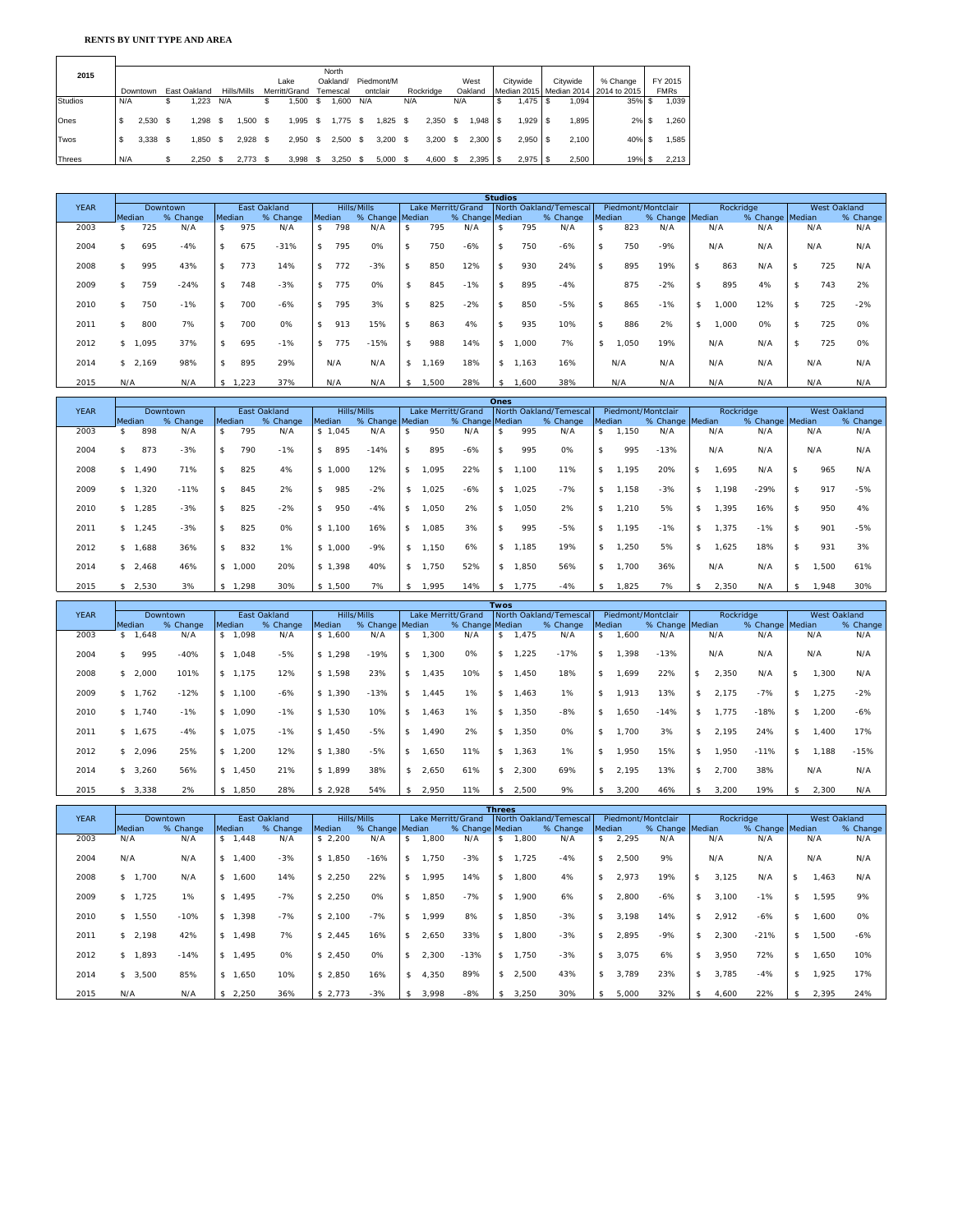**RENTS BY AREA AND UNIT TYPE**

| <b>YEAR</b> |    | <b>Studios</b>    |                 |              | Downtown<br>Ones |                            |             | Twos  |                 |             | <b>Threes</b> |                 |
|-------------|----|-------------------|-----------------|--------------|------------------|----------------------------|-------------|-------|-----------------|-------------|---------------|-----------------|
|             |    | Median            | % Change        | Median       |                  | % Change                   | Median      |       | % Change        | Median      |               | % Change        |
| 2003        | s  | 725               | N/A             | s            | 898              | N/A                        | \$          | 1,648 | N/A             |             | N/A           | N/A             |
| 2004        | Ś  | 695               | $-4%$           | s            | 873              | $-3%$                      | Ś           | 995   | $-40%$          |             | N/A           | N/A             |
| 2008        | S  | 995               | 43%             | Ś            | 1,490            | 71%                        | \$          | 2,000 | 101%            | \$          | 1,700         | N/A             |
| 2009        | s  | 759               | $-24%$          | s            | 1.320            | $-11%$                     | s           | 1.762 | $-12%$          | s           | 1.725         | 1%              |
| 2010        | s  | 750               | $-1%$           | s            | 1,285            | $-3%$                      | \$          | 1,740 | $-1%$           | Ś           | 1,550         | $-10%$          |
| 2011        | Ś  | 800               | 7%              | Ś            |                  | $-3%$                      | Ś           |       | $-4%$           | Ś           | 2.198         | 42%             |
|             |    |                   |                 |              | 1,245            |                            |             | 1,675 |                 |             |               |                 |
| 2012        | s  | 1.095             | 37%             | s            | 1.688            | 36%                        | Ś           | 2.096 | 25%             | Ś           | 1.893         | $-14%$          |
| 2014        | \$ | 2.169             | 98%             | s            | 2,468            | 46%                        | \$          | 3,260 | 56%             | \$          | 3,500         | 85%             |
| 2015        |    | N/A               | N/A             | Ś,           | 2.530            | 3%                         | Ś,          | 3.338 | 2%              |             | no data       | N/A             |
|             |    |                   |                 |              |                  | <b>East Oakland</b>        |             |       |                 |             |               |                 |
| <b>YEAR</b> |    | Studios<br>Median | % Change        | Median       | Ones             | % Change                   | Median      | Twos  | % Change        | Median      | <b>Threes</b> | % Change        |
| 2003        | s  | 975               | N/A             | s            | 795              | N/A                        | s           | 1.098 | N/A             | s           | 1.448         | N/A             |
| 2004        | S  | 675               | $-31%$          | s            | 790              | $-1%$                      | \$          | 1,048 | $-5%$           | \$          | 1,400         | $-3%$           |
| 2008        | Ś  | 773               | 14%             | s            | 825              | 4%                         | \$          | 1,175 | 12%             | Ś           | 1,600         | 14%             |
| 2009        | s  | 748               | $-3%$           | s            | 845              | 2%                         | s           | 1.100 | $-6%$           | s           | 1.495         | $-7%$           |
| 2010        | S  | 700               | $-6%$           | Ś            | 825              | $-2%$                      | \$          | 1,090 | $-1%$           | \$          | 1,398         | $-7%$           |
| 2011        | s  | 700               | 0%              | s            | 825              | 0%                         | Ś           | 1.075 | $-1%$           | Ś           | 1.498         | 7%              |
| 2012        | S  | 695               | $-1%$           | Ś            | 832              | 1%                         | \$          | 1,200 | 12%             | \$          | 1,495         | 0%              |
|             |    |                   |                 |              |                  |                            |             |       |                 |             |               |                 |
| 2014        | Ś  | 895               | 29%             | Ś            | 1,000            | 20%                        | Ś           | 1,450 | 21%             | s           | 1,650         | 10%             |
| 2015        |    | 223               | 37%             |              | ٦<br>.298        | 30%                        |             | 1.850 | 28%             |             | 2.250         | 36%             |
| <b>YEAR</b> |    | Studios           |                 |              | Ones             | <b>Oakland Hills/Mills</b> |             | Twos  |                 |             | <b>Threes</b> |                 |
| 2003        | s  | Median<br>798     | % Change<br>N/A | Median<br>s  | 1.045            | % Change<br>N/A            | Median<br>s | 1.600 | % Change<br>N/A | Median<br>s | 2.200         | % Change<br>N/A |
|             |    |                   |                 |              |                  |                            |             |       |                 |             |               |                 |
| 2004        | s  | 795               | 0%              | \$           | 895              | $-14%$                     | \$          | 1,298 | $-19%$          | \$          | 1,850         | $-16%$          |
| 2008        | s  | 772               | $-3%$           | s            | 1.000            | 12%                        | Ś           | 1.598 | 23%             | s           | 2.250         | 22%             |
| 2009        | s  | 775               | 0%              | Ś            | 985              | $-2%$                      | \$          | 1,390 | $-13%$          | \$          | 2,250         | 0%              |
| 2010        | Ś  | 795               | 3%              | Ś            | 950              | $-4%$                      | Ś           | 1,530 | 10%             | Ś           | 2.100         | $-7%$           |
| 2011        | s  | 913               | 15%             | s            | 1.100            | 16%                        | Ś           | 1.450 | $-5%$           | s           | 2.445         | 16%             |
| 2012        | s  | 775               | $-15%$          | s            | 1,000            | $-9%$                      | \$          | 1,380 | $-5%$           | \$          | 2,450         | 0%              |
| 2014        |    | N/A               | N/A             | Ś            | 1.398            | 40%                        | Ś           | 1.899 | 38%             | s           | 2.850         | 16%             |
| 2015        |    | N/f               | N/A             | Ś            | 1,500            | 7%                         |             | 2,928 | 54%             | s           | 2,773         | $-3%$           |
|             |    |                   |                 |              |                  | <b>Lake Merritt/Grand</b>  |             |       |                 |             |               |                 |
| <b>YEAR</b> |    | Studios           |                 |              | Ones             |                            | Median      | Twos  |                 | Median      | Threes        |                 |
| 2003        | \$ | Median<br>795     | % Change<br>N/A | Median<br>\$ | 950              | % Change<br>N/A            | \$          | 1,300 | % Change<br>N/A | \$          | 1,800         | % Change<br>N/A |
| 2004        |    |                   |                 |              |                  |                            |             |       |                 |             |               |                 |
|             | Ś  | 750               | $-6%$           | s            | 895              | $-6%$                      | \$          | 1.300 | 0%              | \$          | 1.750         | $-3%$           |
|             |    |                   |                 |              |                  |                            |             |       |                 |             |               |                 |
| 2008        | s  | 850               | 13%             | s            | 1.095            | 22%                        | Ś           | 1.435 | 10%             | s           | 1.995         | 14%             |
| 2009        | S  | 845               | $-1%$           | s            | 1,025            | $-6%$                      | \$          | 1,445 | 1%              | \$          | 1,850         | $-7%$           |
| 2010        | s  | 825               | $-2%$           | s            | 1.050            | 2%                         | Ś           | 1.463 | 1%              | s           | 1.999         | 8%              |
| 2011        | S  | 863               | 5%              | Ś            | 1,085            | 3%                         | \$          | 1,490 | 2%              | \$          | 2,650         | 33%             |
| 2012        | Ś  | 988               | 15%             | Ś            | 1,150            | 6%                         | Ś           | 1,650 | 11%             | Ś           | 2.300         | $-13%$          |
| 2014        | s  | 1.169             | 18%             | s            | 1.963            | 71%                        | Ś           | 2.650 | 61%             | s           | 4.350         | 89%             |
| 2015        | s  | 1,500             | 28%             | Ś            | 1,995            | 2%                         | s           | 2,950 | 11%             |             | 3,998         | $-8%$           |
|             |    |                   |                 |              |                  | <b>Temescal</b>            |             |       |                 |             |               |                 |
| <b>YEAR</b> |    | Studios<br>Median | % Change        | Median       | Ones             | % Change                   | Median      | Twos  | % Change        | Median      | <b>Threes</b> | % Change        |
| 2003        | \$ | 795               | N/A             | \$           | 995              | N/A                        | \$          | 1,475 | N/A             | \$          | 1,800         | N/A             |
| 2004        | s  | 750               | $-6%$           | s            | 995              | 0%                         | \$          | 1,225 | $-17%$          | \$          | 1,725         | $-4%$           |
| 2008        | s  | 930               | 24%             | s            | 1.100            | 11%                        | Ś           | 1.450 | 18%             | s           | 1.800         | 4%              |
| 2009        | S  | 895               | $-4%$           | S            | 1,025            | $-7%$                      | \$          | 1,463 | 1%              | \$          | 1,900         | 6%              |
| 2010        | s  | 850               | $-5%$           | s            | 1.050            | 2%                         | Ś           | 1.350 | $-8%$           | s           | 1.850         | $-3%$           |
| 2011        | S  | 935               | 10%             | Ś            | 995              | $-5%$                      | \$          | 1,350 | 0%              | \$          | 1,800         | $-3%$           |
| 2012        | Ś  | 1,000             | 7%              | Ś            | 1,185            | 19%                        | \$          | 1,363 | 1%              | \$          | 1,750         | $-3%$           |
|             |    |                   |                 |              |                  |                            |             |       |                 |             |               |                 |
| 2014        | s  | 1.163             | 16%             | s            | 1.850            | 56%                        | Ś           | 2.300 | 69%             | s           | 2.500         | 43%             |
| 2015        | Ś  | 1,600             | 38%             | Ś            | 1,775            | 4%                         | ś           | 2,500 | 9%              | Ś           | 3,250         | 30%             |
|             |    |                   |                 |              |                  | Montclair                  |             |       |                 |             |               |                 |
| YEAR        |    | Studios<br>Median |                 | Median       | Ones             |                            | Median      | Twos  |                 | Median      | <b>Threes</b> | % Change        |
| 2003        | s  | 823               | % Change<br>N/A | \$           | 1,150            | % Change<br>N/A            | \$          | 1,600 | % Change<br>N/A | \$          | 2.295         | N/A             |
| 2004        | s  | 750               | $-9%$           | s            | 995              | $-13%$                     | Ś           | 1,398 | $-13%$          | Ś           | 2.500         | 9%              |
| 2008        | \$ | 895               | 19%             | \$           | 1,195            | 20%                        | \$          | 1,699 | 22%             | \$          | 2,973         | 19%             |
| 2009        | Ś  | 875               | $-2%$           | Ś            | 1,158            | $-3%$                      | Ś           | 1,913 | 13%             | Ś           | 2.800         | $-6%$           |
| 2010        | \$ | 865               | $-1%$           | \$           | 1,210            | 5%                         | \$          | 1,650 | $-14%$          | \$          | 3,198         | 14%             |
| 2011        | Ś  | 886               | 2%              | s            |                  | $-1%$                      | \$          |       | 3%              | \$          | 2,895         | $-9%$           |
|             |    |                   |                 |              | 1,195            |                            |             | 1,700 |                 |             |               |                 |
| 2012        | s  | 1.050             | 19%             | Ś            | 1.250            | 5%                         | Ś           | 1,950 | 15%             | Ś           | 3.075         | 0%              |
| 2014        |    | N/A               | N/A             | \$           | 1,700            | 36%                        | \$          | 2,195 | 13%             | \$          | 3,789         | 23%             |
| 2015        |    | N/A               | N/A             | Ś            | 1,825            | 7%                         | Ś           | 3,200 | 46%             | Ś           | 5.000         | 32%             |
|             |    |                   |                 |              |                  |                            |             |       |                 |             |               |                 |
| <b>YEAR</b> |    | Studios<br>Median |                 | Median       | Ones             | Rockridge                  |             | Twos  |                 | Median      | Threes        |                 |
| 2003        |    | N/A               | % Change<br>N/A | N/A          |                  | % Change<br>N/A            | Median      | N/A   | % Change<br>N/A |             | N/A           | % Change<br>N/A |
| 2004        |    | N/A               | N/A             |              | N/A              | N/A                        |             | N/A   | N/A             |             | N/A           | N/A             |

| zuus |   | N/N        | 13773 |   | 13773 | $\mathbf{v}$ | 13773 |       | 1377   |   | 13773 | 13/73  |
|------|---|------------|-------|---|-------|--------------|-------|-------|--------|---|-------|--------|
| 2004 |   | N/A        | N/A   |   | N/A   | N/A          |       | N/A   | N/A    |   | N/A   | N/A    |
| 2008 | s | 863        | N/A   | s | 1.695 | N/A          | s.    | 2.350 | N/A    | s | 3.125 | N/A    |
| 2009 | s | 895        | 4%    | s | 1.198 | $-29%$       | \$    | 2.175 | $-7%$  | s | 3.100 | $-1%$  |
| 2010 | s | 1.000      | 12%   | s | 1.395 | 16%          | s.    | 1.775 | $-18%$ | s | 2.912 | $-6%$  |
| 2011 | s | 1.000      | 0%    | s | 1.375 | $-1%$        | \$    | 2.195 | 24%    | s | 2.300 | $-21%$ |
| 2012 |   | N/A        | N/A   | s | 1,625 | 18%          | \$    | 1.950 | $-11%$ | s | 3.950 | 72%    |
| 2014 |   | N/A        | N/A   |   | N/A   | N/A          | s.    | 2.700 | 38%    | s | 3.785 | $-4%$  |
| 2015 |   | N/A<br>N/A |       |   | 2.350 | N/A          |       | 3.200 | 19%    |   | 4.600 | 22%    |

|             |          |                |          |            | <b>West Oakland</b> |          |        |       |          |        |               |          |
|-------------|----------|----------------|----------|------------|---------------------|----------|--------|-------|----------|--------|---------------|----------|
| <b>YEAR</b> |          | <b>Studios</b> |          |            | Ones                |          |        | Twos  |          |        | <b>Threes</b> |          |
|             |          | Median         | % Change | Median     |                     | % Change | Median |       | % Change | Median |               | % Change |
| 2003        |          | N/A            | N/A      |            | N/A                 | N/A      |        | N/A   | N/A      |        | N/A           | N/A      |
| 2004        | N/A      |                | N/A      |            | N/A                 | N/A      |        | N/A   | N/A      |        | N/A           | N/A      |
| 2008        | 725<br>s |                | N/A      | s          | 965                 | N/A      | \$     | 1.300 | N/A      | \$     | 1.463         | N/A      |
| 2009        | s        | 743            | 2%       | s          | 917                 | $-5%$    | \$     | 1.275 | $-2%$    | \$     | 1.595         | 9%       |
| 2010        | s        | 725            | $-2%$    | s          | 950                 | 4%       | s.     | 1,200 | $-6%$    | \$     | 1,600         | 0%       |
| 2011        | s        | 725            | 0%       | s          | 901                 | $-5%$    | \$     | 1.400 | 17%      | \$     | 1.500         | $-6%$    |
| 2012        | s        | 725<br>0%      |          | s          | 931                 | 3%       | \$     | 1.188 | $-15%$   | \$     | 1.650         | 10%      |
| 2014        | N/A      |                | N/A      | s<br>1.500 |                     | 61%      | N/A    |       | N/A      | Ś      | 1,925         | 17%      |
| 2015        | N/A      |                | N/A      | s          | 1.948               | 30%      | Ś.     | 2.300 | N/A      | Ś.     | 2.395         | 24%      |